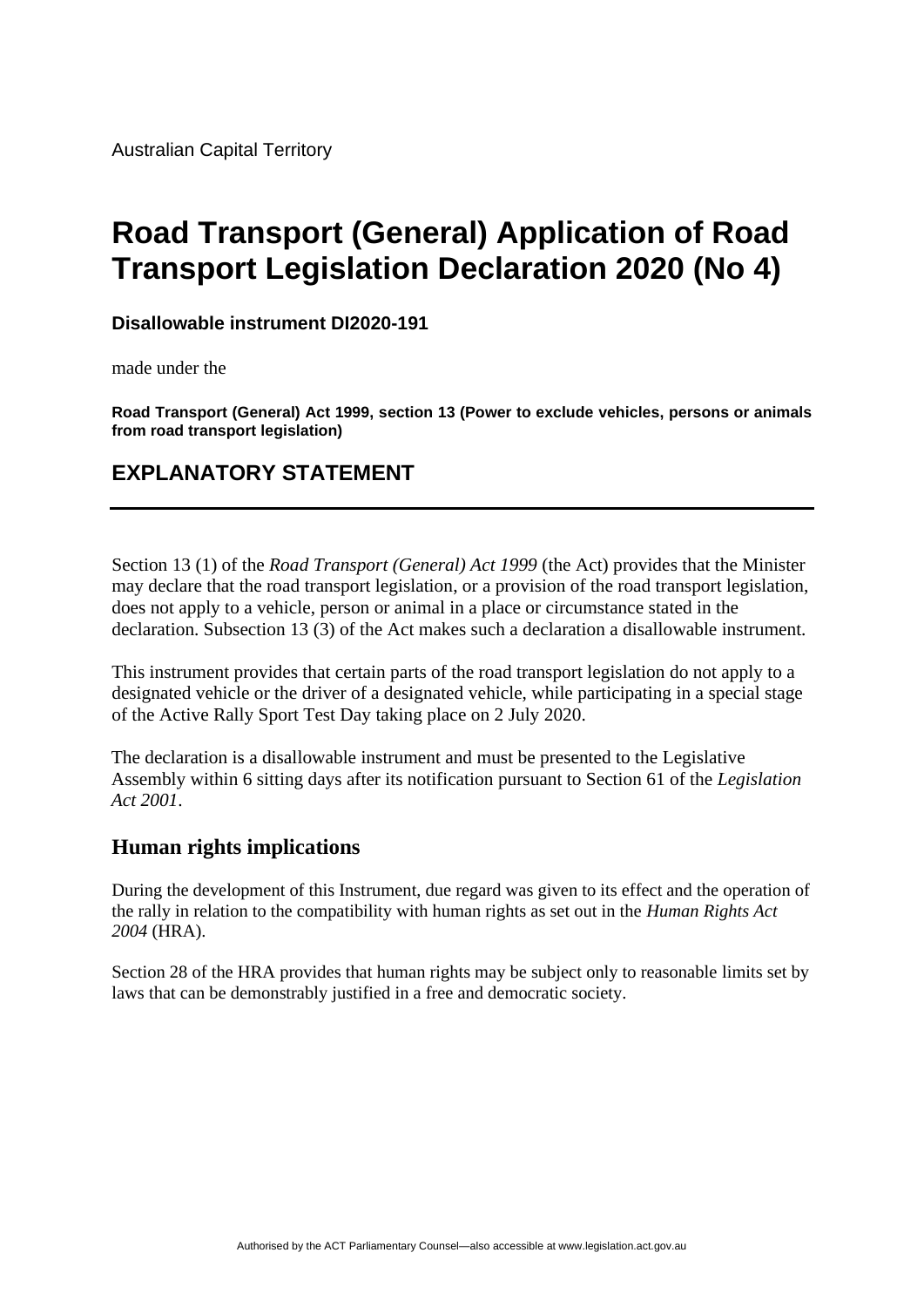Section 28 (2) of the HRA provides that in deciding whether a limit on a human right is reasonable, all relevant factors must be considered, including:

- a) the nature of the right affected
- b) the importance of the limitation
- c) the nature and extent of the limitation
- d) the relationship between the limitation and its purpose

e) any less restrictive means reasonably available to achieve the purpose the limitation seeks to achieve.

Section 13 of the HRA provides a right for people to move freely within the ACT.

The declarations in this instrument do not of itself restrict a person's freedom of movement within the Territory, however the operation of the rally in closing parts of the forest in which the rally will be conducted to members of the public will restrict the free movement of people in that area of the Territory during the event. As parts of the road transport law are being disapplied for the event to operate as intended, vehicles will be travelling in parts of the forest in excess of the usual speed limits and in a manner not consistent with the road rules. As such, the restriction on the free movement of people in those parts of the forest at those times is considered reasonable and proportionate to ensure safety of non-participants and represents the least restrictive approach that enables the event to proceed.

#### **Climate change implications**

No climate change implications have been identified arising from the instrument or the event it supports as the number of vehicles involved is minimal and the impacts negligible.

#### **Clause notes**

Clauses 1 and 2 of the instrument are formal provisions dealing with the name and commencement of the instrument.

Clause 3 provides that the *Motor Accident Injuries Act 2019* does not apply to designated vehicles being used to participate in the rally.

The rally is held under the auspices of Motorsport Australia. The Motorsport Australia Policy provides up to \$100 million of general liability cover for any one occurrence, subject to the terms, conditions and limitations of the policy. In particular, the Motorsport Australia policy excludes participant-to-participant claims for drivers, entrants or crew in competing vehicles. However, this policy does not operate where *Motor Accident Injuries Act 2019* insurance is in force, except where specifically excluded by law. The Motorsport Australia liability insurance will assume responsibility for any motor accident injury claims that may arise during the special stages of the event. At any other time, the *Motor Accident Injuries Act 2019* applies.